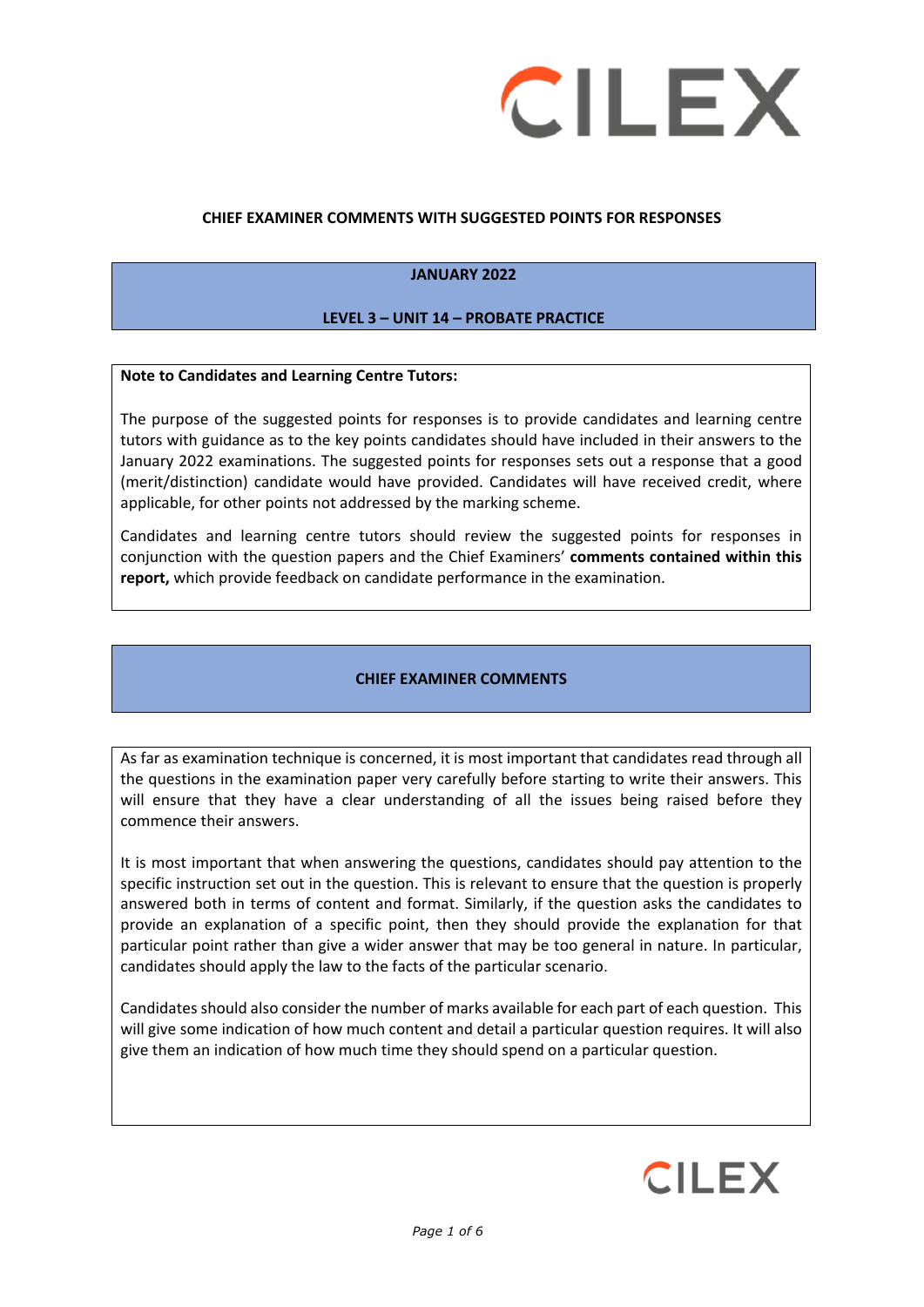Candidates should remember that this is a practical examination. As such it will often include questions requiring candidates to provide advice to clients. When giving their advice, candidates should assume that the examiner, like a client, may not have any prior knowledge of the topic upon which the advice is being sought. Therefore, although it may seem to the student that they are stating the obvious it is often necessary to include as part of the advice, basic information which a student may take for granted.

### **CANDIDATE PERFORMANCE FOR EACH QUESTION**

#### **Question 1**

This question was in three parts. It carried a total of 24 marks and tested the candidates' knowledge and application of the rules relating to the administration of an estate.

### **(a)**

Asked candidates to explain how the estate would be distributed. This was generally well answered, with most candidates demonstrating an understanding and the ability to apply the intestacy rules. A few candidates set out the intestacy rules without applying then to the facts and some referred to the NCPR, which were not relevant as this question relates to the distribution of the estate rather than the entitlement to the grant of representation.

Some candidates missed the fact that Erica was a sibling of the half blood and would therefore not be entitled to anything.

### **(b)**

Asked candidates to explain which grant of representation would be appropriate and who would be entitled to apply for it. This was fairly well answered and where there was an overlap with (a) marks were apportioned accordingly. Most candidates identified the correct form as a grant of letters of administration. Some candidates wrongly referred to rule 20 NCPR and a missed the fact that Erica was a sibling of the half blood and would therefore not be entitled to apply.

## **(c)**

Asked candidates to identify what should be sent to HM Revenue & Customs and explain why. Almost all candidates answered this correctly with most able to explain and apply the relevant factors for choosing the relevant documents and forms.

#### **Question 2**

This question was in four parts. It carried a total of 25 marks and tested the candidates' knowledge of mental capacity and the provisions of the Wills Act 1837.

## **(a)**

Nearly all candidates answered this correctly and were able to explain that Petra's marriage revoked her will and refer to the correct provision of the Wills Act.

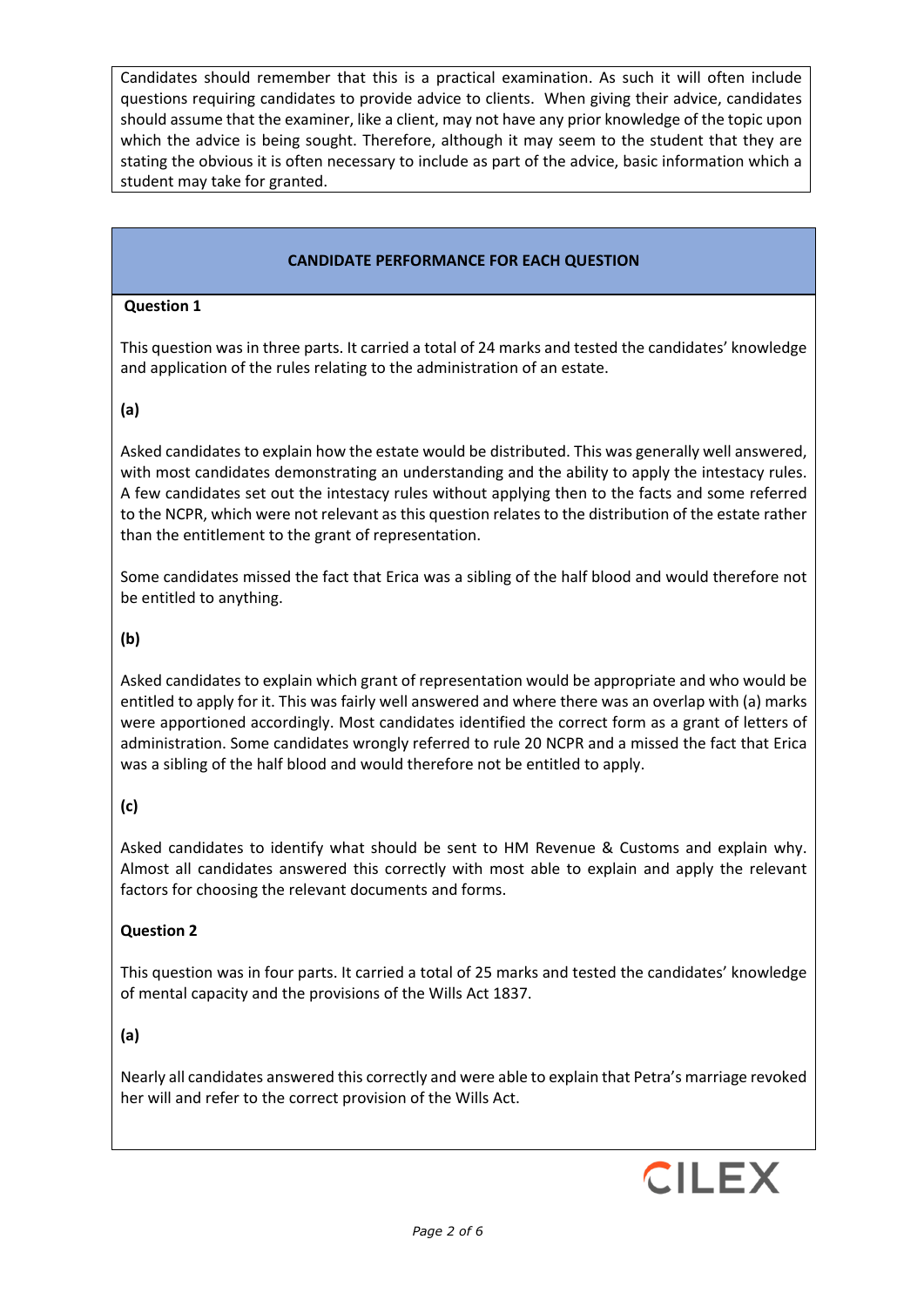## **(b)**

Asked candidates to set out and explain the tests in *Banks v Goodfellow*. This was very well answered with candidates being able to identify the tests although not all explained them.

## **(c)**

Required the candidates to recognise that the holiday home is jointly owned and to explain the difference between a joint tenancy and tenancy in common. Most candidates were able to do this but not all were able to explain the implications of the type of ownership for Petra's estate.

# **(d)**

Asked candidates to explain the legal formalities for valid execution of a will. This was answered well, with most candidates both explaining and applying the relevant requirements in s.9 of the Wills Act. Weaker candidates did not include all relevant detail such as specifying that the witnesses have to sign in the presence of the testator, or that a spouse of a beneficiary should not be a witness.

## **Question 3**

This question was in four parts. It carried a total of 21 marks and tested the candidates' knowledge of professional conduct, will drafting, Inheritance tax and the Inheritance Provision for Family and Dependants Act (IPFDA).

## **(a)**

Required candidates to identify the fact that instructions must not be taken from a third party and that the client should contacted directly. This was mostly well answered.

## **(b)**

Asked candidates to draft the clause for the appointment of a gift or residue. In some instances, the answers to this question lacked sufficient detail and failed to consider all the elements required in the clause. Some candidates wrongly referred to s.33 of the Wills Act which does not apply to a gift to siblings.

# **(c)**

Asked candidates to explain the tax consequences of the gifts made during the Testator's lifetime. There were some good answers but not all candidates identified or explained the fact that lifetime gifts are potentially exempt transfers. Most candidates had some understanding of the seven-year rule but again it was not always clearly explained or applied to the facts. Some answers were generic rather than fact specific. Not all candidates identified that the gift to charity was exempt.

# **(d)**

Required candidates to identify the possibility of a claim under the IPFDA. Many candidates wrongly referred to s.27 of the Trustee Act, which protects PRs from unknown creditors or beneficiaries. Simon is known to the PRs.

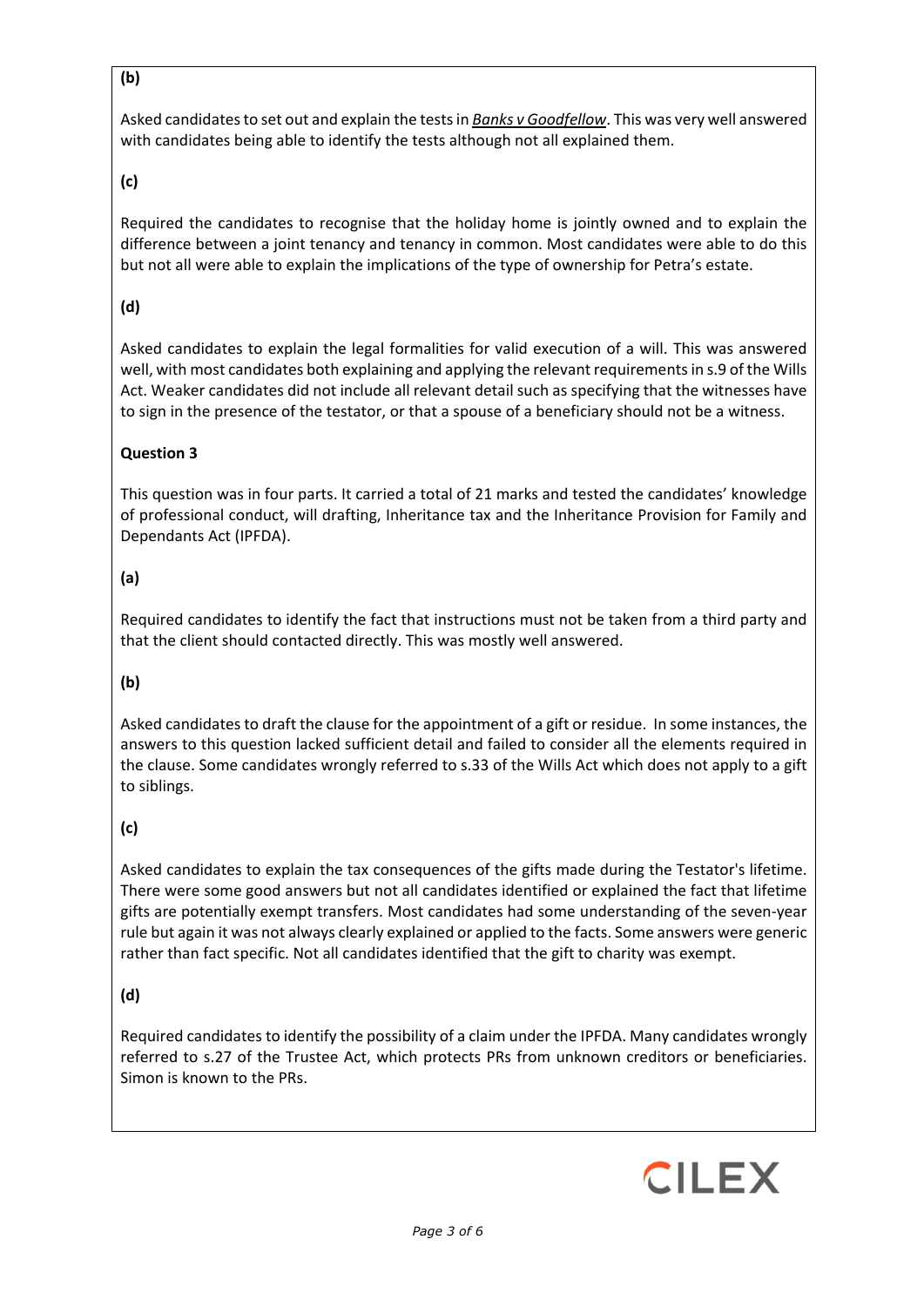# **SUGGESTED POINTS FOR RESPONSE**

# **LEVEL 3 – UNIT 14 – PROBATE PRACTICE**

| <b>Question</b> | <b>Suggested Points for Responses</b>                                                                                                                                                                                                                                                                                                                                                                                                                                                                                                                                                                                                                                                                                                                               | <b>Max</b>   |
|-----------------|---------------------------------------------------------------------------------------------------------------------------------------------------------------------------------------------------------------------------------------------------------------------------------------------------------------------------------------------------------------------------------------------------------------------------------------------------------------------------------------------------------------------------------------------------------------------------------------------------------------------------------------------------------------------------------------------------------------------------------------------------------------------|--------------|
| <b>Number</b>   |                                                                                                                                                                                                                                                                                                                                                                                                                                                                                                                                                                                                                                                                                                                                                                     | <b>Marks</b> |
| 1(a)            | Adrian has died intestate so his estate will be divided in<br>$\bullet$<br>accordance with the intestacy rules.<br>Distribution is governed by s.46 AEA 1925<br>as amended by the Inheritance and Trustees' Powers Act 2014.<br>٠<br>In the absence of any spouse or issue,<br>$\bullet$<br>Adrian's estate will be divided between his surviving siblings<br>of the whole blood,<br>$\bullet$<br>or if a sibling has died before him, to their children if they have<br>$\bullet$<br>any.<br>So 1/2 to Fiona.<br>The 1/2 that would have passed to David will pass to his children<br>$\bullet$<br>Betty and Christopher<br>in equal shares.<br>٠<br>Erica will not be entitled to anything<br>$\bullet$<br>All beneficiaries are over 18 so their share will vest | 10           |
| 1(b)            | A grant of letters of administration is appropriate<br>$\bullet$<br>because Adrian has died intestate.<br>Entitlement is governed by rule 22 NCPR 1987.<br>٠<br>The first category applicable in this estate is 'brothers and sister<br>$\bullet$<br>of the whole blood.'<br>Fiona is entitled<br>$\bullet$<br>However, Fiona may not be able to apply if she has lost capacity<br>$\bullet$<br>In which case Betty and Christopher could apply<br>٠<br>as the issue of any deceased brother or sister of the whole<br>٠<br>blood                                                                                                                                                                                                                                   | 8            |
| 1(c)            | Following a request for HMRC reference to include on the<br>$\bullet$<br>forms,<br>Form IHT 400 is required<br>along with supplementary pages<br>IHT is likely to be payable because the estate exceeds the nil<br>rate band.<br>The residence NRB does not apply.<br>Transferrable NRB may be available<br>and any payment of tax due, either a cheque or direct payment<br>from a bank or building society.<br>Finally, form IHT421 is needed                                                                                                                                                                                                                                                                                                                     | 6            |
|                 | <b>Question 1 Total:</b>                                                                                                                                                                                                                                                                                                                                                                                                                                                                                                                                                                                                                                                                                                                                            | 24 marks     |

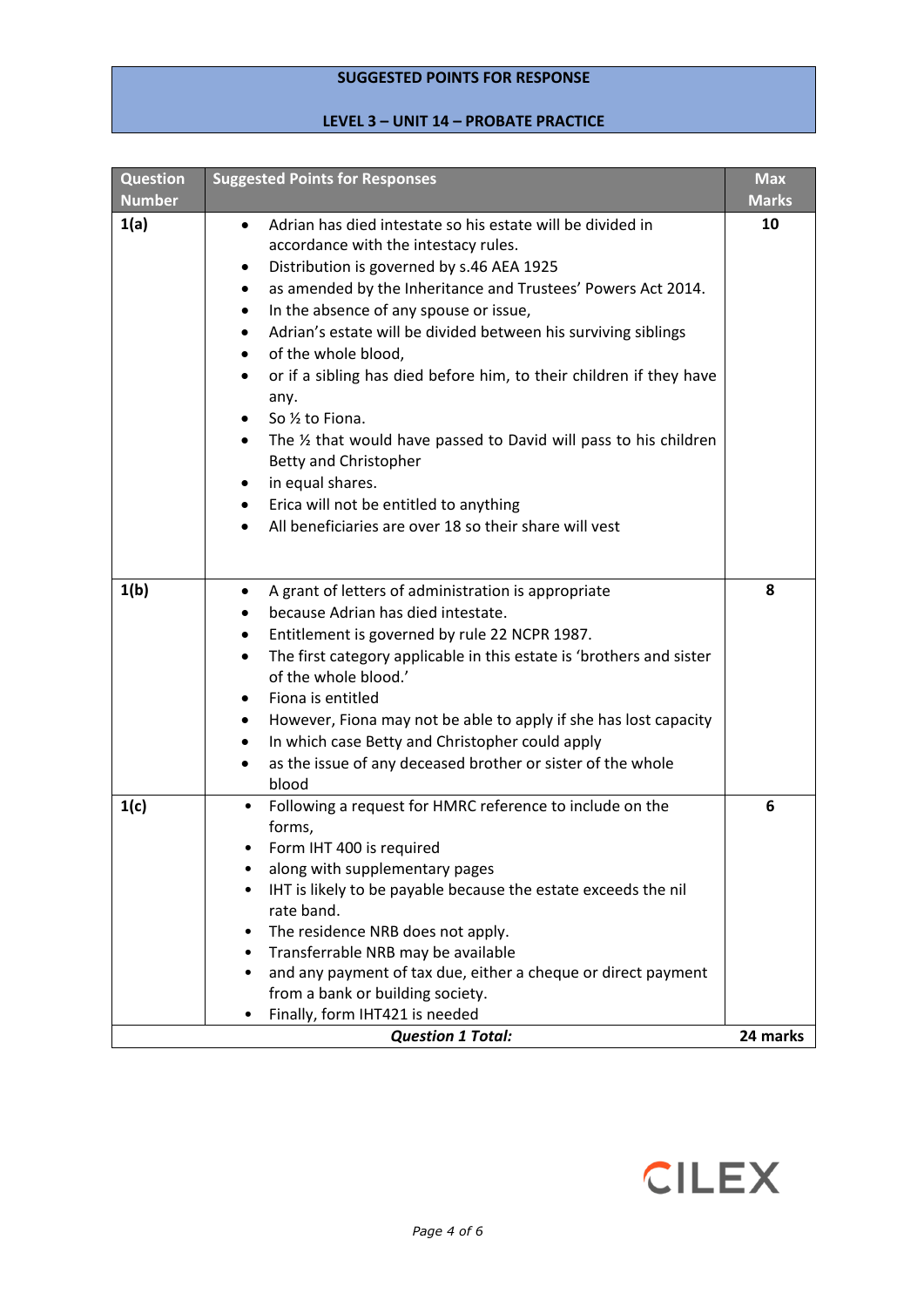| <b>Question</b><br><b>Number</b> | <b>Suggested Points for Responses</b>                                                                       | <b>Max</b><br><b>Marks</b> |
|----------------------------------|-------------------------------------------------------------------------------------------------------------|----------------------------|
| 2(a)                             | The 2014 Will is invalid.<br>٠                                                                              | 4                          |
|                                  | A will is revoked by the testator's later marriage.                                                         |                            |
|                                  | (S.18 Wills Act 1837)<br>$\bullet$                                                                          |                            |
|                                  | Petra's marriage to Quentin was 2016                                                                        |                            |
|                                  | Therefore took place after the date of 2014 Will.<br>٠                                                      |                            |
| 2(b)                             | The testator should understand-                                                                             | 6                          |
|                                  | the nature and effects of the act,                                                                          |                            |
|                                  | In other words, that she is making a will and roughly what this<br>٠                                        |                            |
|                                  | means.                                                                                                      |                            |
|                                  | The extent of her property,<br>٠                                                                            |                            |
|                                  | Although she does not need to know exactly what she owns,<br>$\bullet$                                      |                            |
|                                  | some general idea of whether she is rich or not, has a house or                                             |                            |
|                                  | not etc                                                                                                     |                            |
|                                  | And the moral claims to which she ought to have regard,                                                     |                            |
|                                  | Which means she ought to be able to bring to mind people who                                                |                            |
|                                  | she might reasonably expect to consider as beneficiaries, even if                                           |                            |
|                                  | she then decides not to include them.                                                                       |                            |
|                                  | The Testator must be free from any delusion<br>$\bullet$                                                    |                            |
|                                  | Provisions of the MCA 2005 should also be considered                                                        |                            |
| 2(c)                             | Petra and Walter were jointly left the house by Quentin<br>$\bullet$                                        | 5                          |
|                                  | we do not know on what basis (i.e. JT or T in C).                                                           |                            |
|                                  | If the house was left to them as held as tenants in common,                                                 |                            |
|                                  | Petra's share will pass to her estate                                                                       |                            |
|                                  | And ultimately to her residuary beneficiaries (Rita and Serena).<br>$\bullet$                               |                            |
|                                  | If it is held as beneficial joint tenants, then it will pass to Walter                                      |                            |
|                                  | ٠<br>automatically on Petra's death and will not form part of her                                           |                            |
|                                  | estate.                                                                                                     |                            |
| 2(d)                             | Petra should read the Will and check it is correct and reflects<br>٠                                        | 10                         |
|                                  | her instructions.                                                                                           |                            |
|                                  | She then needs to make sure that two adult witnesses are                                                    |                            |
|                                  | present                                                                                                     |                            |
|                                  | The witnesses must not be beneficiaries named in the Will                                                   |                            |
|                                  | or married/civil partners to the beneficiaries named in the Will.<br>٠                                      |                            |
|                                  | Petra then signs                                                                                            |                            |
|                                  | and dates the Will in ink.                                                                                  |                            |
|                                  | The witnesses must see Petra sign the Will.                                                                 |                            |
|                                  | Each witness then signs where indicated and adds their name                                                 |                            |
|                                  | and address.                                                                                                |                            |
|                                  | In the presence of Petra                                                                                    |                            |
|                                  | The Wills Act 1837 (Electronic Communications) (Amendment)<br>$\bullet$                                     |                            |
|                                  | (Coronavirus) Order 2020                                                                                    |                            |
|                                  | Enables witnesses to be present by video<br>The testator and witnesses must have a clear view of each other |                            |
|                                  | and sign the same document                                                                                  |                            |
|                                  | Return will to be checked                                                                                   |                            |
|                                  | <b>Question 2 Total:</b>                                                                                    | 25 marks                   |